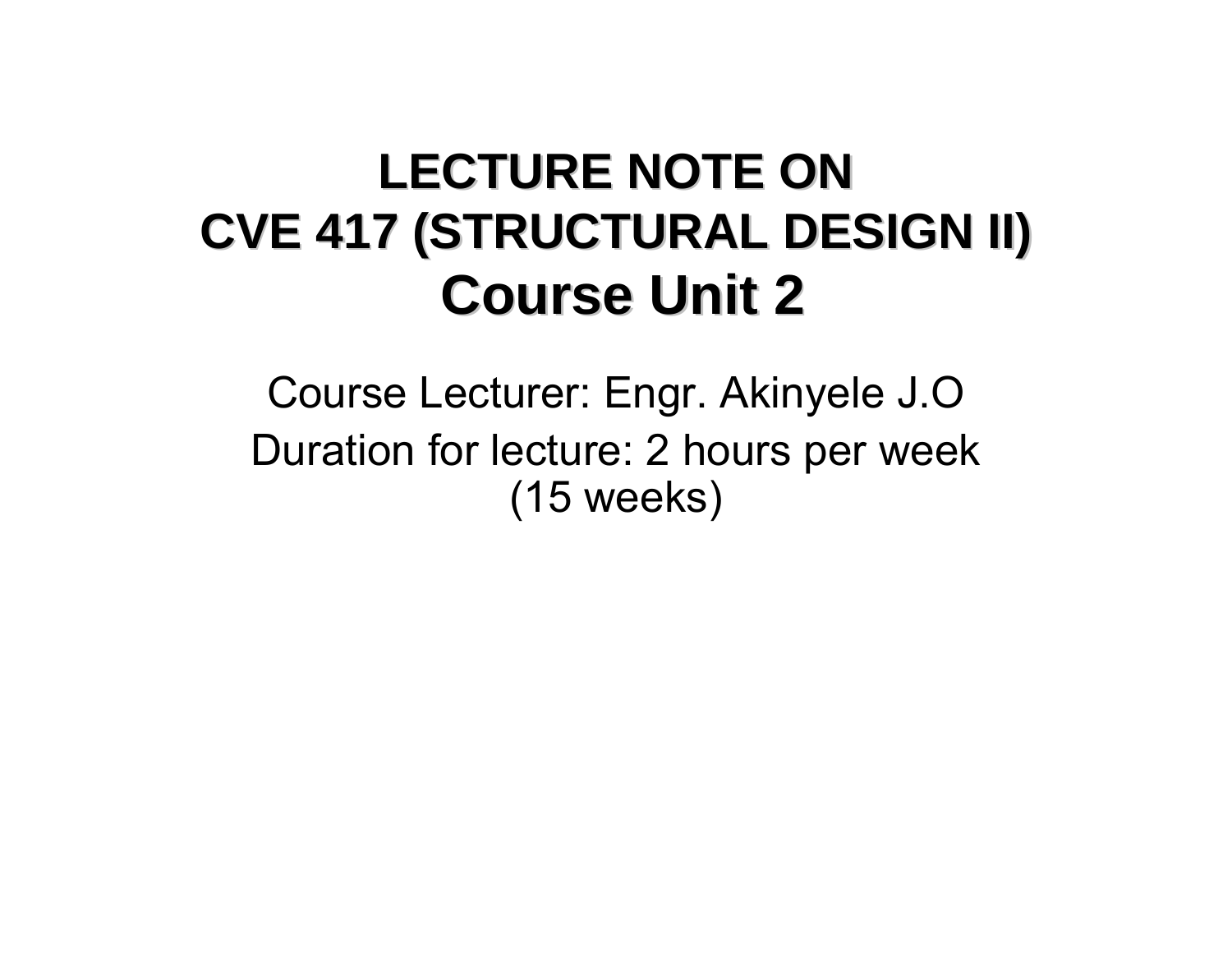## **Design philosophies**

(Week1)

- •Allowable stress design
- $\bullet$ working stress design (for concrete)
- $\bullet$ ultimate stress design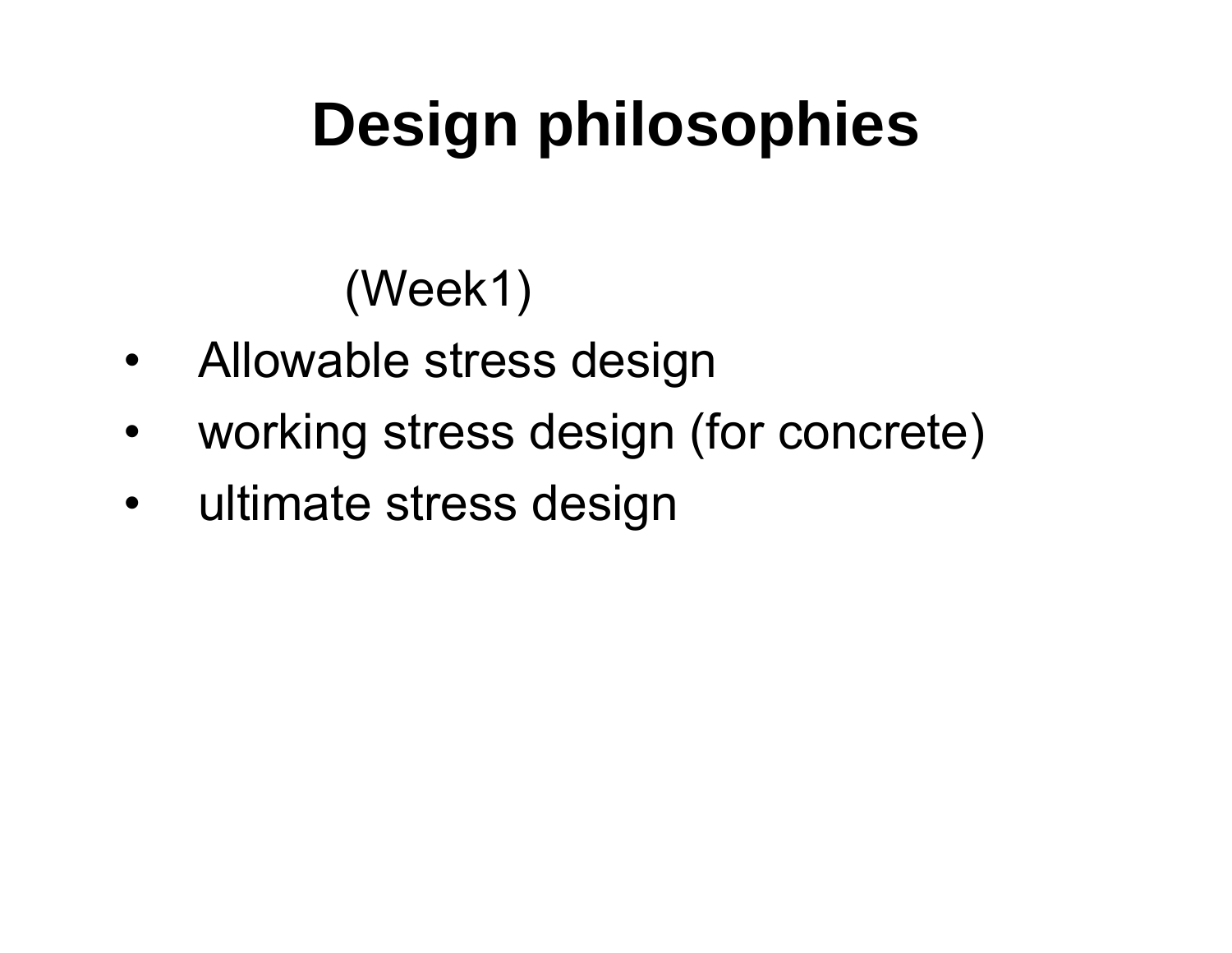## **Limit state design (Week2)**

- $\bullet$  A condition beyond which a structural system or a structural component ceases to fulfill the function for which it is designed.
- •**Examples of limit states**
- •**Deflection**
- •Fatigue
- •Shear
- •**Buckling**
- •Bearing
- •**Cracking**
- •Flexure
- •Torsion
- •**Settlement**
- •**Stability**
- •**Strength limit states**
- •**Flexure**
- •Shear
- •Torsion
- •**Serviceability limit states**
- $\bullet$ **Cracking**
- •Excessive deflection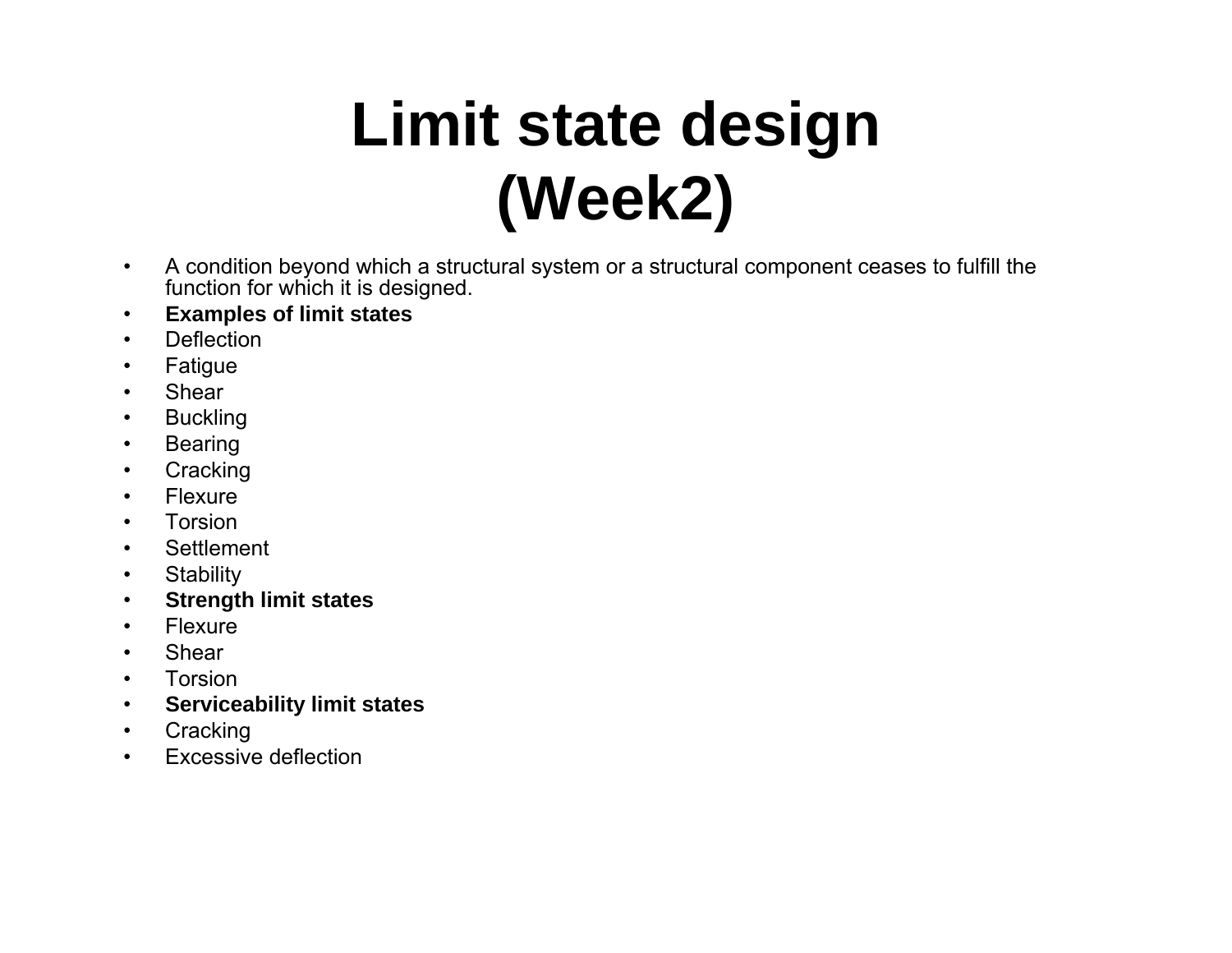## Material properties (Week2)

#### $\bullet$ **Ductility:**

Ability of a structure to go through in-elastic deformation without rupture.

### $\bullet$ **Redundancy:**

it is the ability to redistribute the load. Simple beam is determinate. Fixed beam is indeterminate by 2 degrees so it has two redundant actions. fixed supported beam is more better as indeterminate structure can redistribute the load. When load increases support becomes plastic and it turns into a simply supported beam. But simply supported does not go through the stage of plastic hinge rather they fail directly.

#### •**Hardness:**

It is the ability to resist abrasion.

#### $\bullet$ **Steel Strength:**

Maximum load which an object can resist. OR it is the maximum load that the steel can resist before failure. Steel is said to be failed when it has yielded. It is thus called yield strength

### $\bullet$ **Toughness:**

Ability of a structure or structural component to absorb energy.

### $\bullet$ **Fatigue:**

It is a progressive, localized permanent damage under fluctuating stress.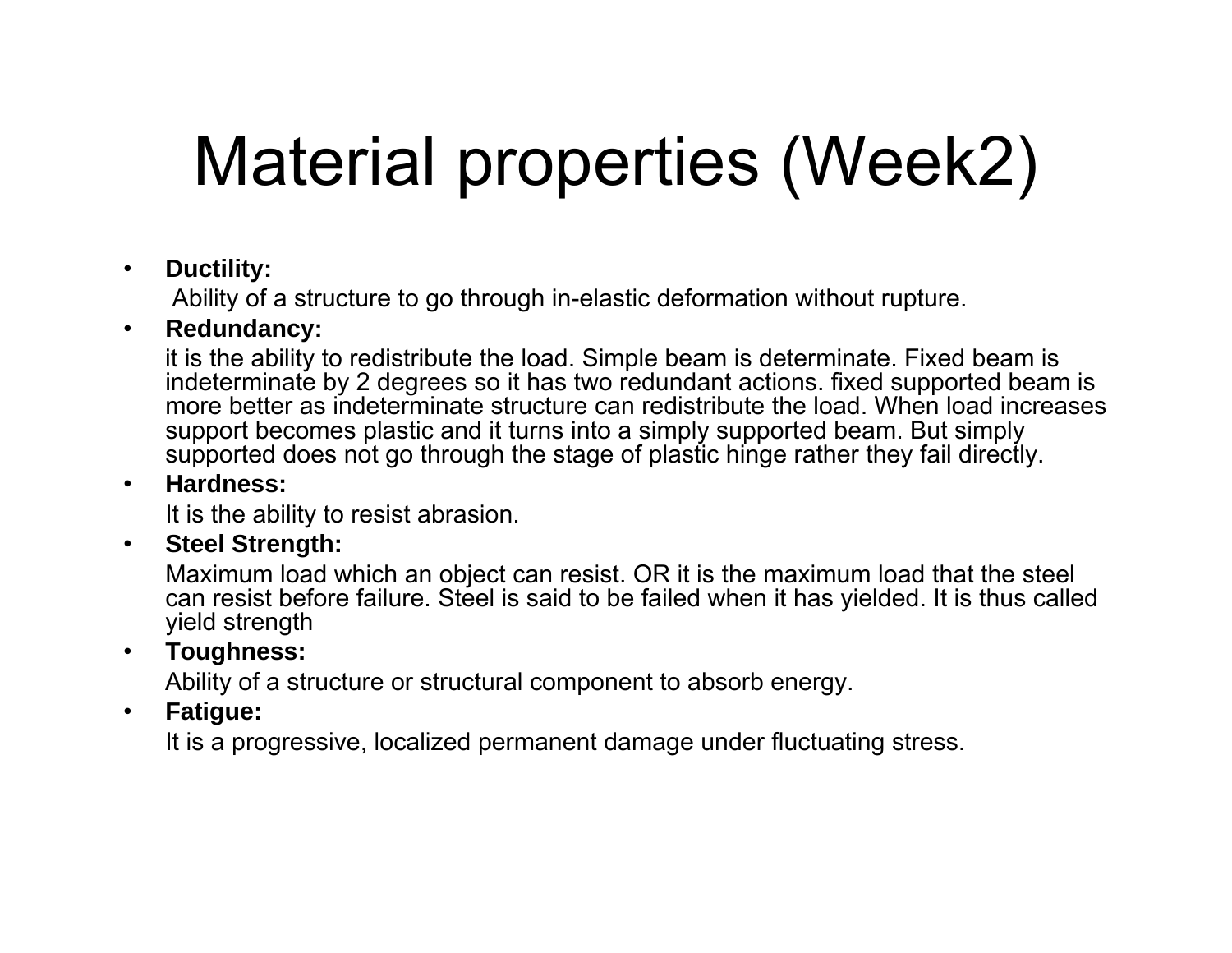## **Design process (Week 3)**

- •Preliminary member sizing of beams
- $\bullet$ Structural analysis - modeling, analysis
- •Design review - member modifications
- •Cost of estimation
- •Preparation of structural drawings and specifications
- • Loads for structural analysis and design
	- Dead load
	- Live load
	- Live loads for various occupancies
	- Reduction in basic design live load
	- Impact Load
	- Wind load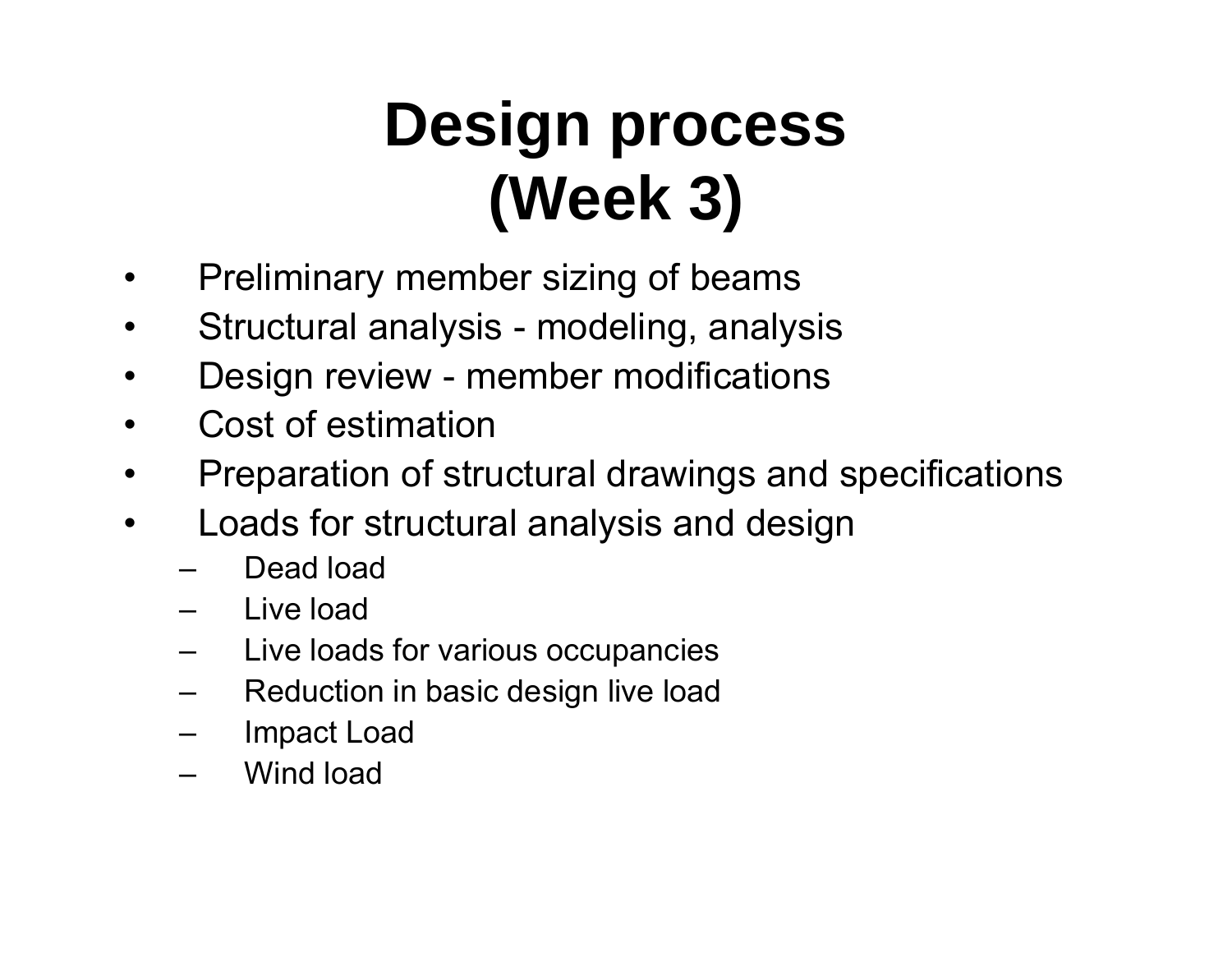## Factor of safety (Week4)

- The development of design specifications to provide suitable values of the margin of safety, reliability and probability of failure must take into consideration the following factors.
- Variability of the material with respect to strength and other physical properties
- Uncertainty in the expected loads
- Precision with which internal forces are calculated
- $\bullet$ Possibility of corrosion
- •Extent of damage, loss of life
- Operational importance
- Quality of workmanship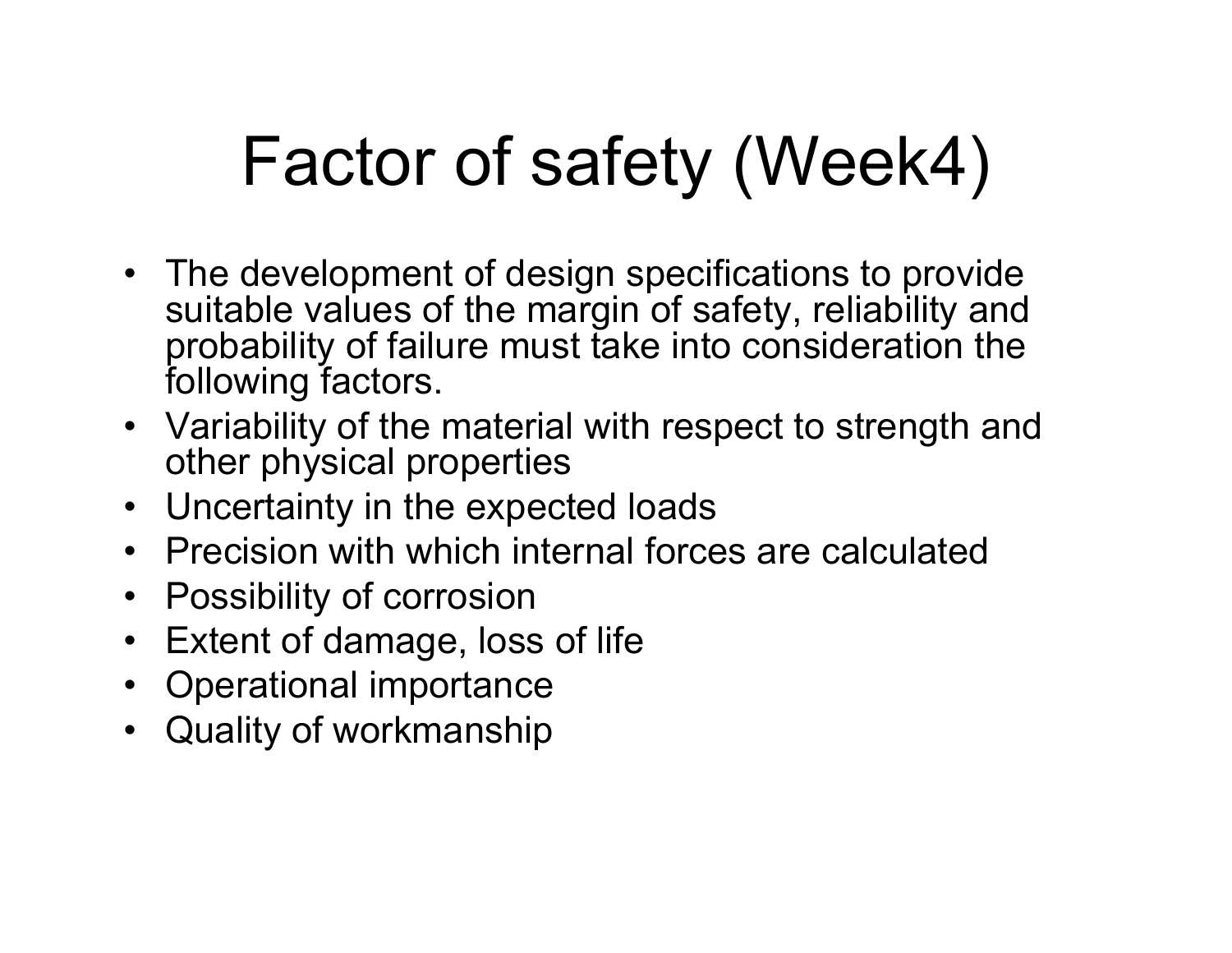## Steel sections (Week4)

- Hot-rolled sections are produced in steel mills from steel billets by passing them through a series of rolls. The main sections are:
- Universal beam, Universal columns, Channels, Equal and unequal angles, Structural tees and Circular, square, rectangular hollow sections.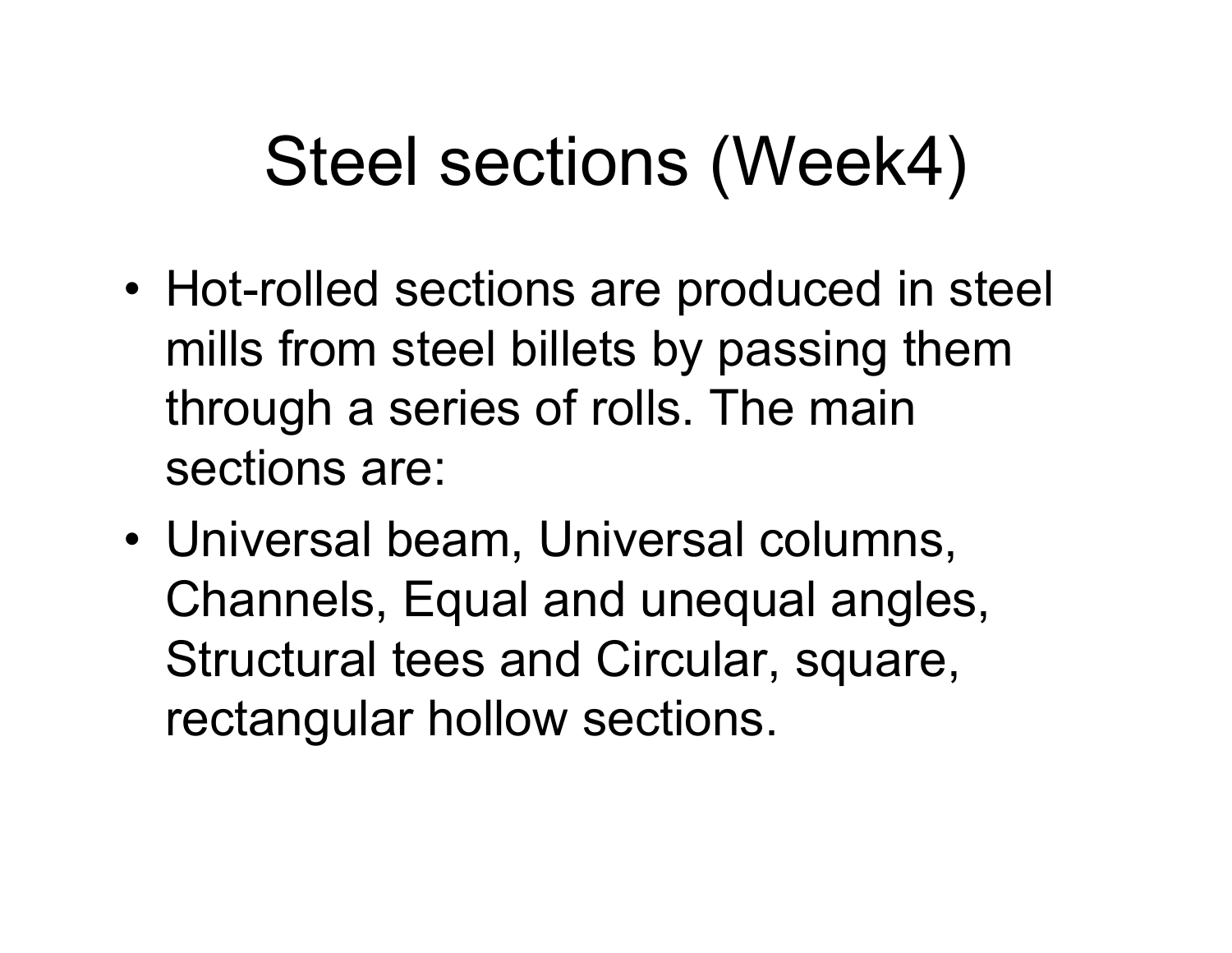## Connections (Week5)

- • Connections are needed to join: Members together in trusses and lattice girders, Plates together to form built-up members, Beams to beams, trusses, bracing, columns, frames etc. Columns to foundation.
- • Type of connections : Ordinary bolts, Friction grip bolts and Welding.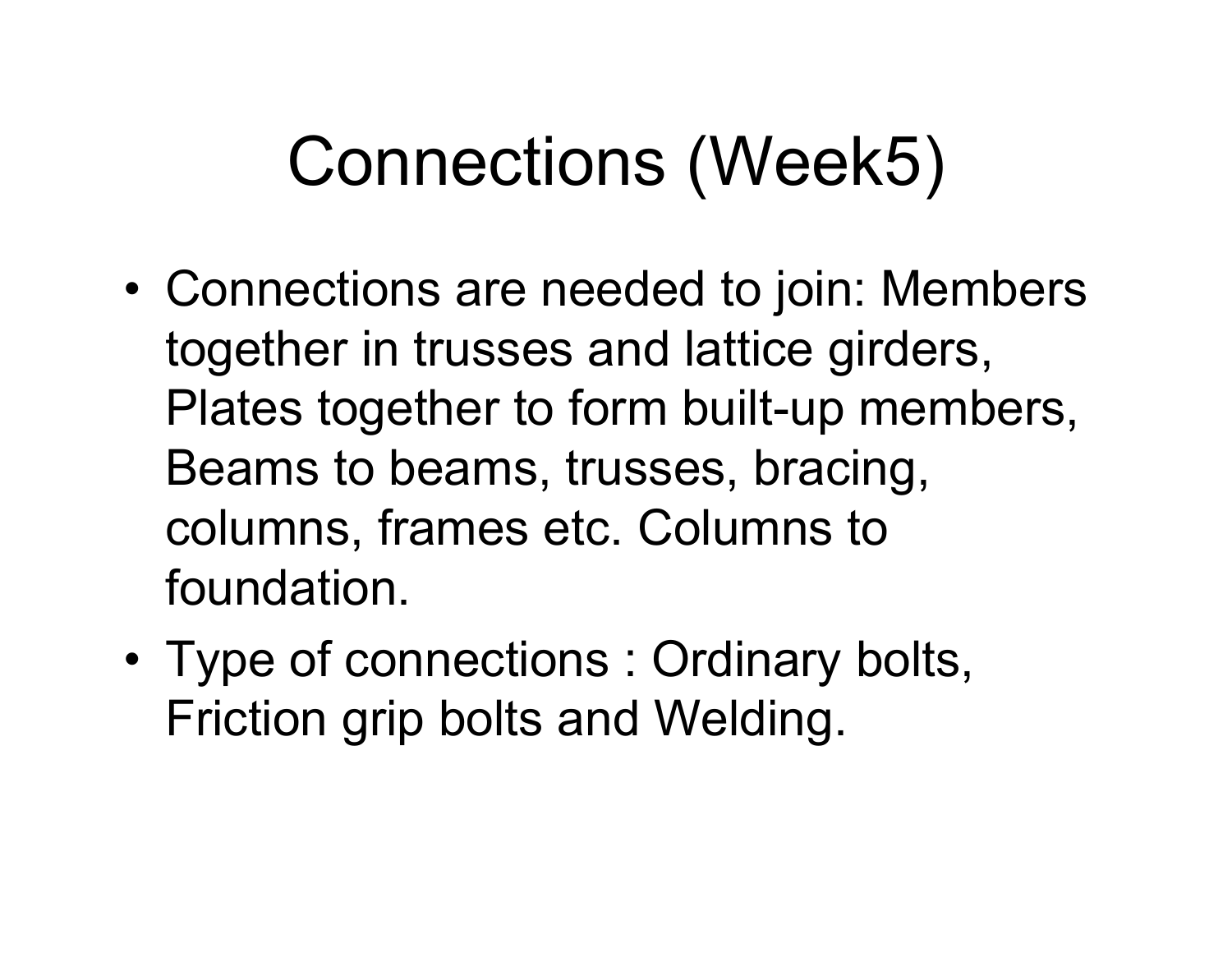## Beam design (Week 6)

- $\bullet$  Beams span between supports to carry lateral loads which are resisted by bending and shear. However, deflections and local stress are also important.
- $\bullet$  Beams may be : cantilevered, simply supported, fixed ended or continuous.
- $\bullet$ Classification of beam cross sections:
- The projecting flange of an I beam will buckle prematurely if it too thin, web will also buckle under stress from bending and from shear. To prevent such from occurring, beam sections are classified as follows in accordance with their behavior in bending.
- Class 1. Plastic cross section.
- Class 2. Compact cross section
- Class3. Semi-compact cross section
- Class4.Slender cross section.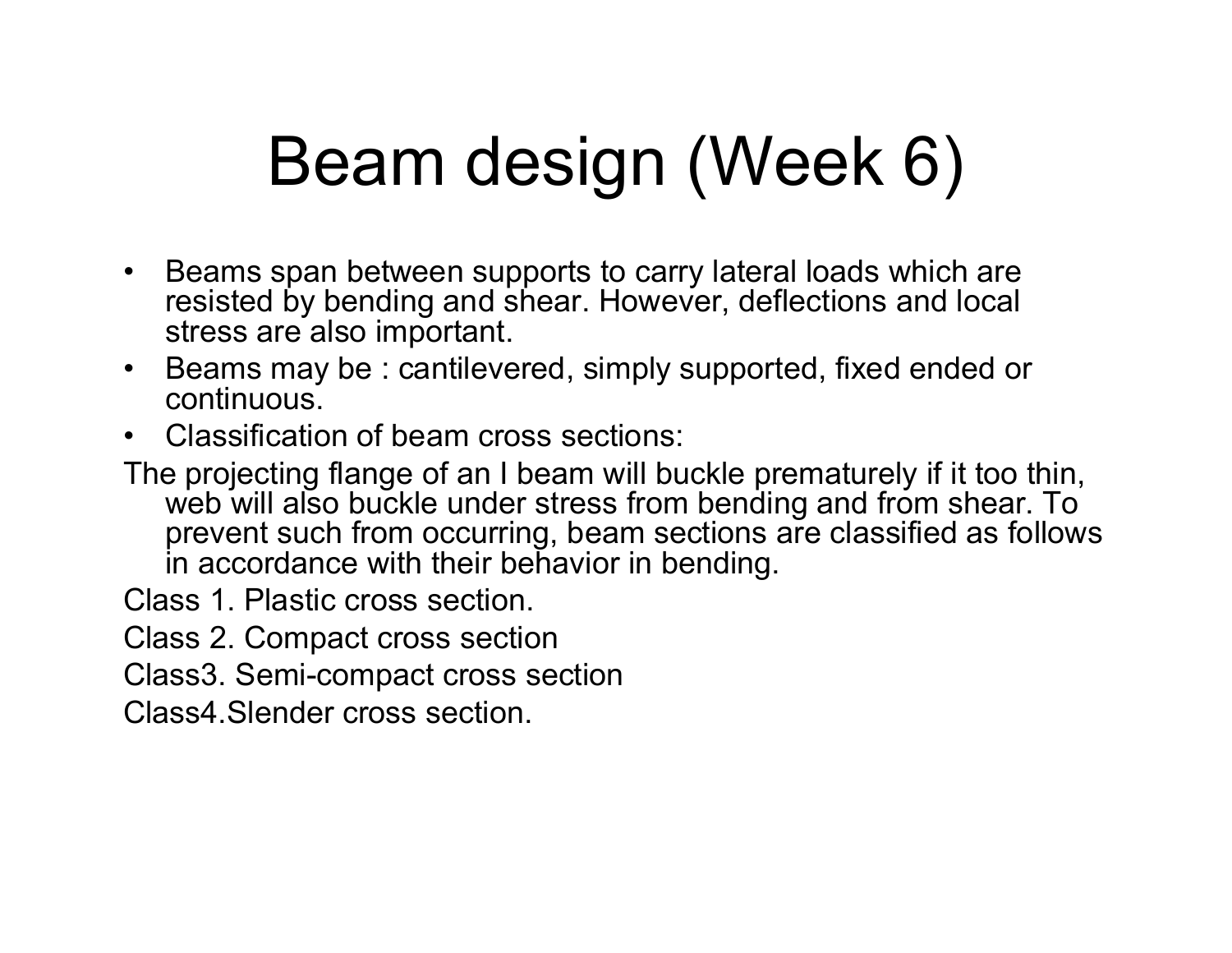## Design procedure for steel beam (Week 7-8)

- $\bullet$  The general procedure for checking the lateral torsional buckling resistance according to BS 5950 part 1. are:
- 1. If the member or part being checked carries no loads between adjacent lateral restraints the equivalent uniform moment factor *m* is evaluated.
- 2. Calculate the equivalent uniform moment so that M=  $m$ M<sub>A</sub> , M<sub>A</sub> Calculate the equivalent uniform moment so that M= **m**M<sub>A</sub> , M<sub>A</sub> is <br>maximum moment in the beam considered. maximum moment in the beam considered.
- 3. Estimate the effective length L<sub>E</sub> Estimate the effective length L<sub>E</sub> of the unrestrained compression flange.<br>Minor axis slenderness λ=L<sub>r</sub>/r. λ= $L_E/r_y$
- 4. Calculate the equivalent slenderness: λLT= uv λ.
- 5. Read the bending strength Pb from Table 11 in the code.
- 6. Calculate the buckling resistance moment: Mb = SxPb. For safe design, Mb>M
- 7. Check for local capacity at point of maximum combined moment. So that  $Mx/Mcx + My/Mcy < 1$ .
- 8. Overall buckling check at the centre of the beam: so that, mMx/Mb + mMy/PyZy <1.
- 9. Check for deflection of beam.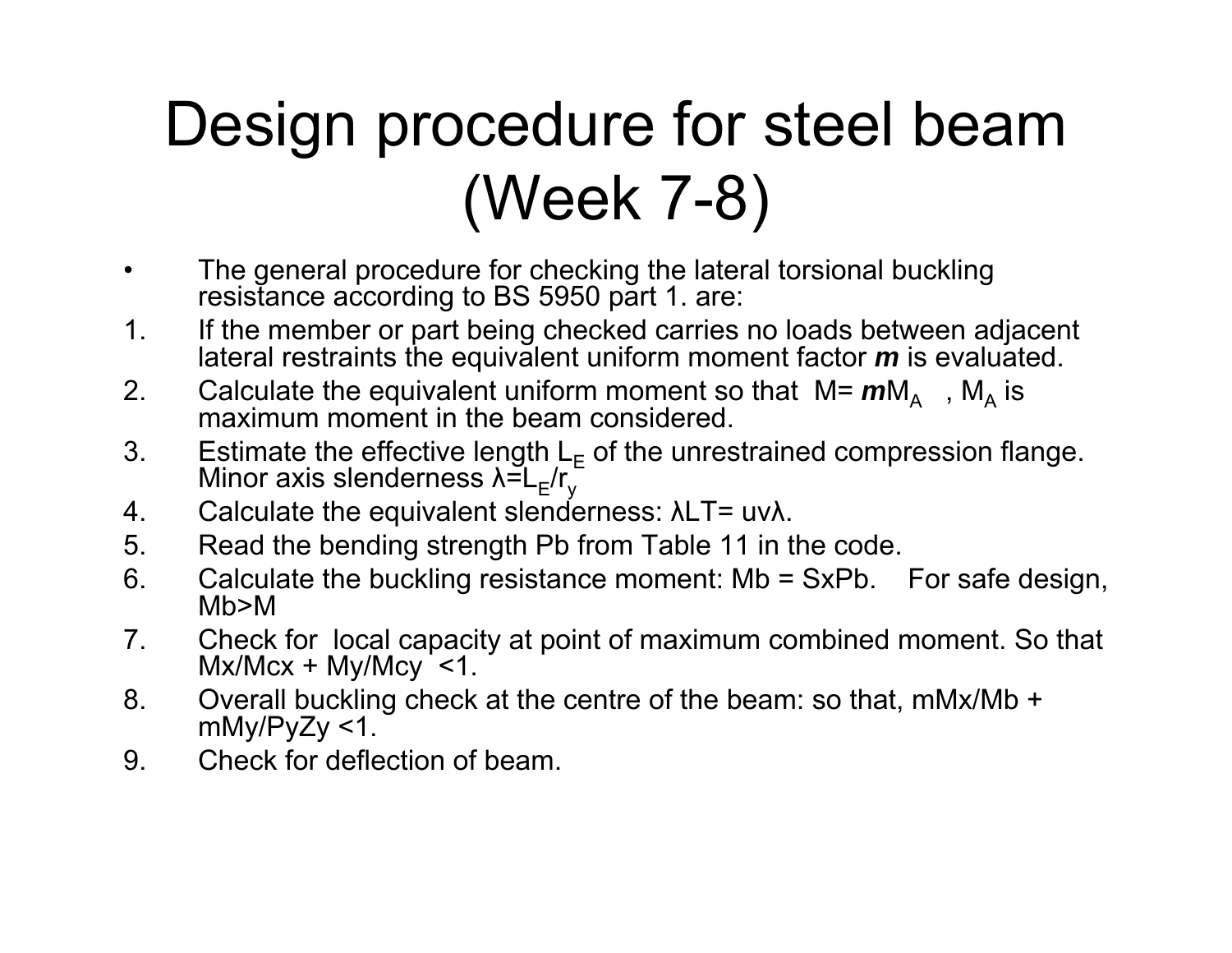### Design procedure for steel beam (Plastic theory) (Week 9)

- Calculate factored and unfactored load
- Check for design strength of section: Py <sup>=</sup> 275N/mm  $2$  for grade 43 steel, 355N/mm $2$  for grade 50 steel and 450N/mm 2 for grade 55 steel.
- Check for plastic modulus: S=M/Py
- The moment capacity is : PyS<1.2PyZ
- Check for deflection due to unfactored imposed load.
- Check the effect of shear at the support.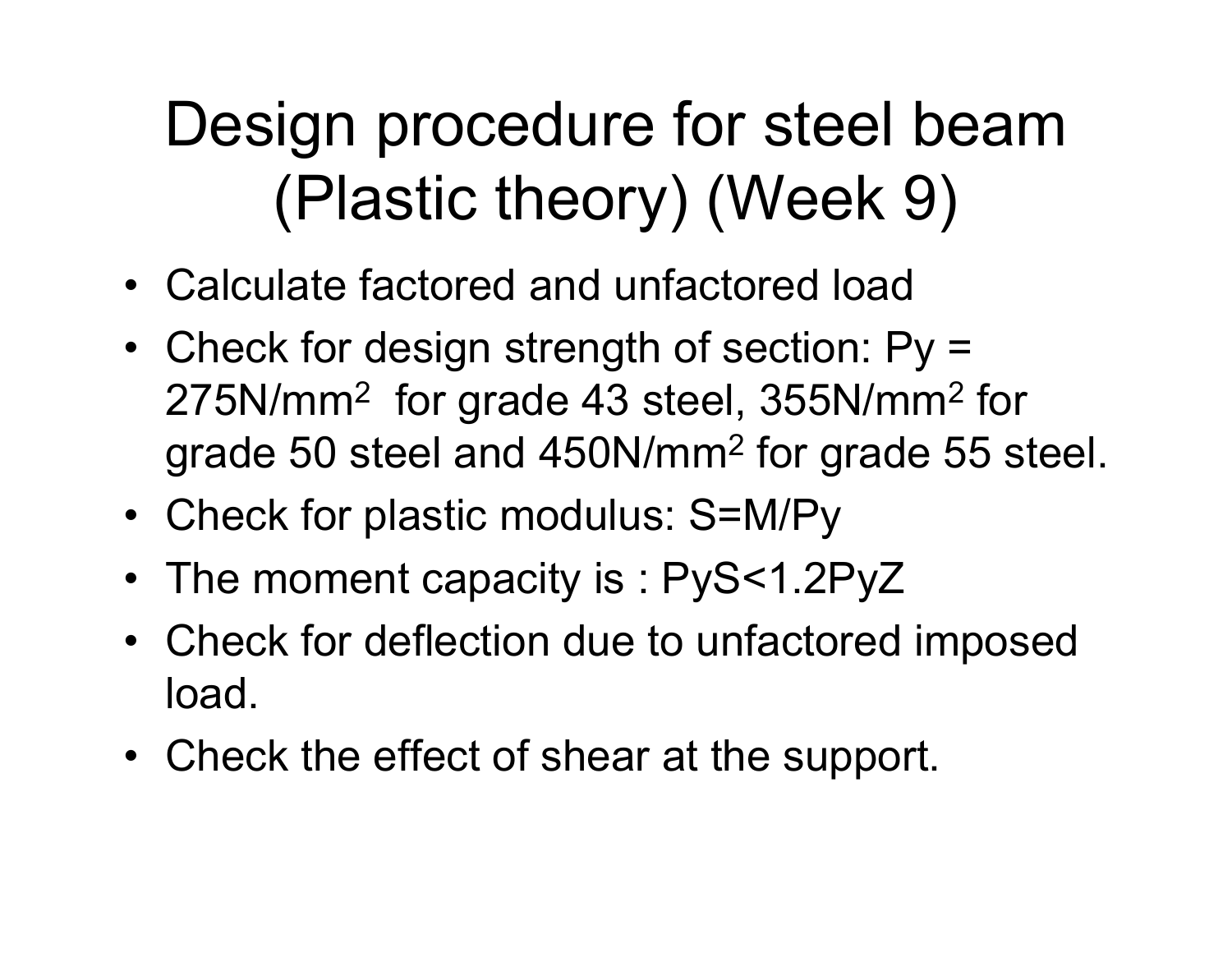## Design of compression members (Column) (Week 11-12)

- Consider the loads on the column, both vertical and lateral loads and chose a suitable section
- Chose a steel grade to determine it design strength. Py
- Check the plastic and elastic modulus in other to determine the section classification.
- Determine slenderness ratio, λ and compressive strength, Pc.
- Check local capacity
- Check overall buckling
- $\bullet$ Determine Pb from table 11 of code
- $\bullet$ Determine the equivalent uniform moment on both axis
- $\bullet$ Determine the buckling resistance Mb.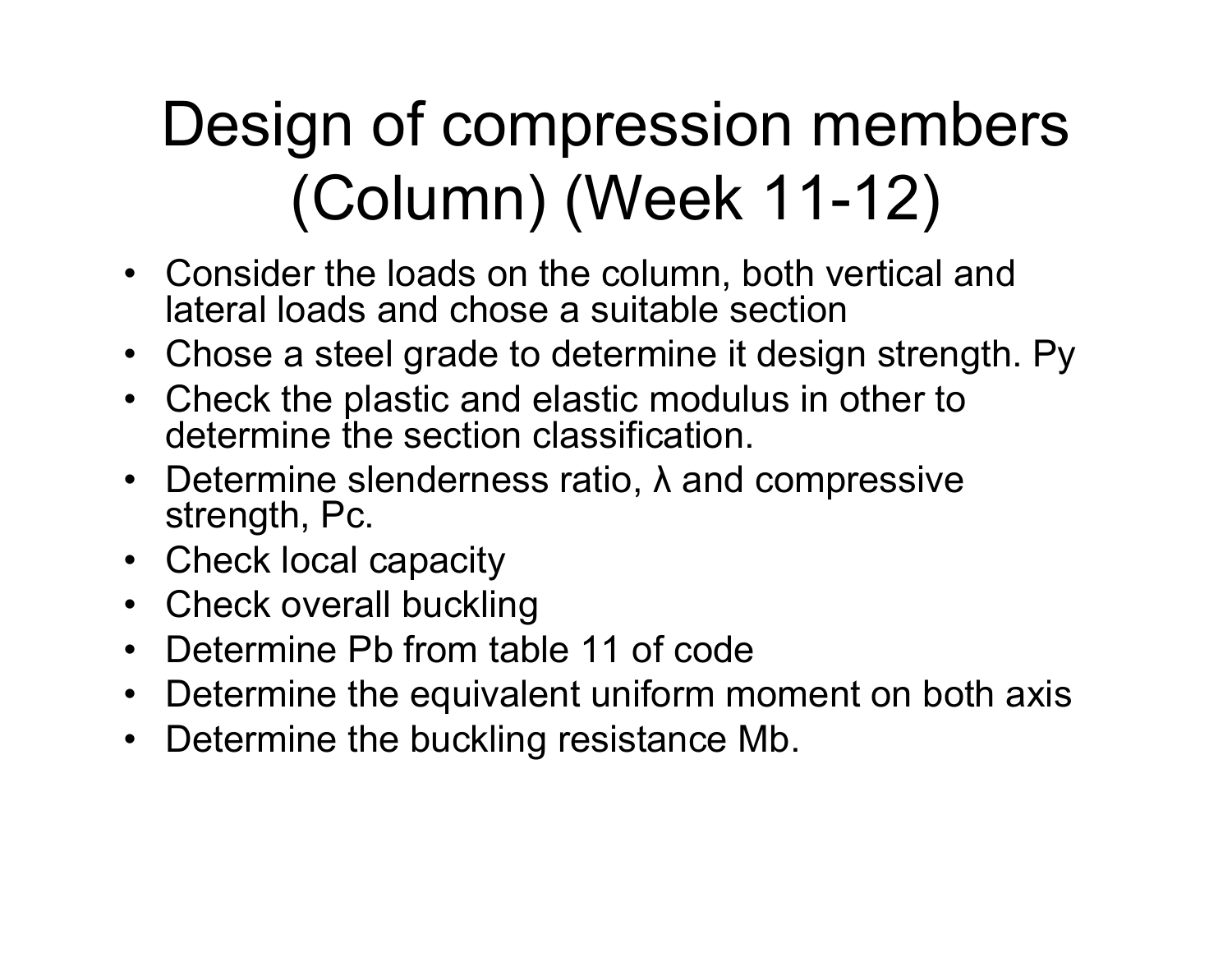# Design of tension members (13)

- Tension members may consist of standard rolled sections, or combinations such as back to back angles and channels.
- Design procedures are :
- Determine section classification
- Moment capacity
- Effective area of section
- Tension capacity = Pt = AePy.
- And unity check : F/Pt + Mx/Mcx + My/Mcy <1.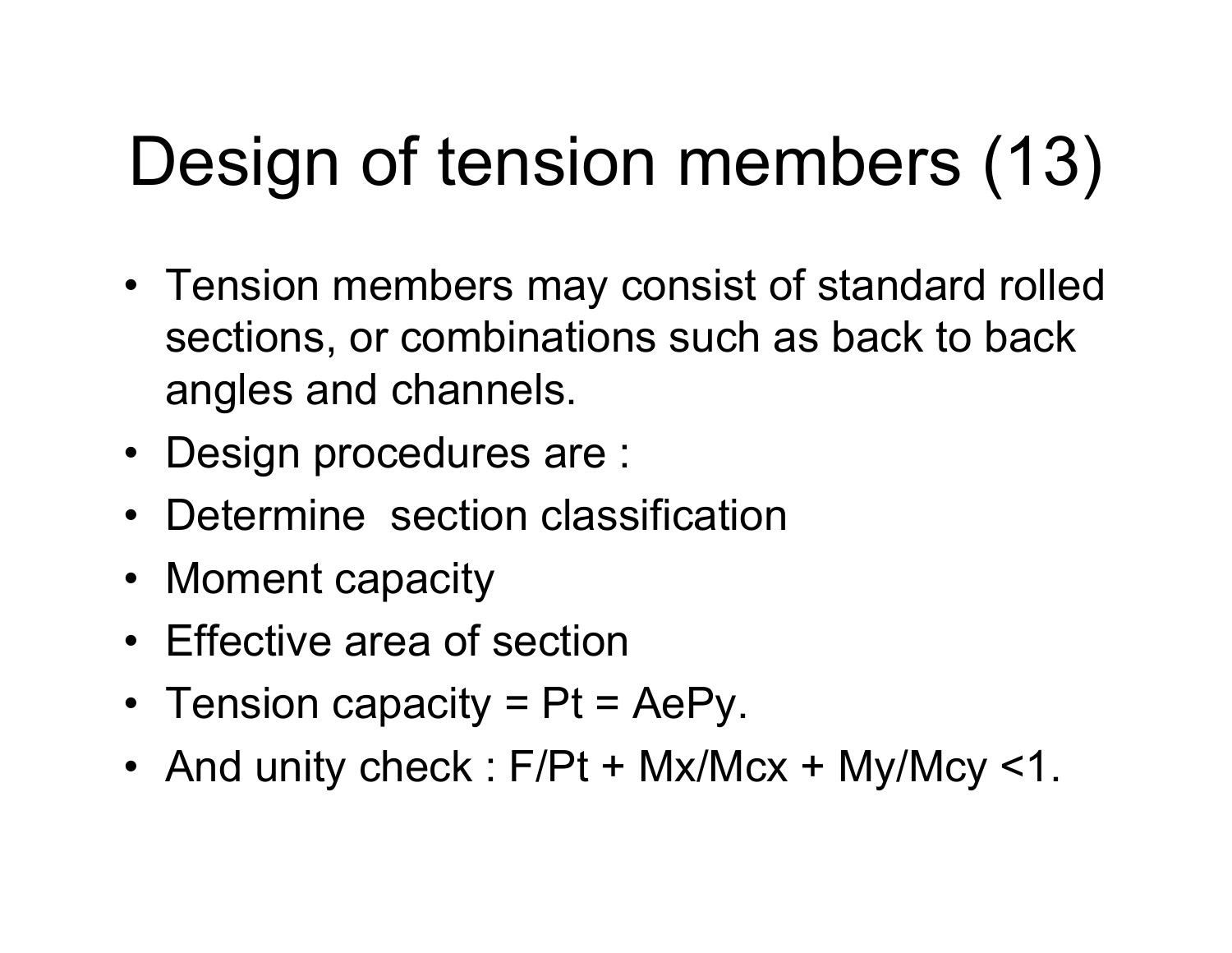### References

- • Structural steel work: Design to Limit state theory 3rd edition: D.Lam, T.C. Ang, S.P. Chiew.
- • Structural steel work design to BS 5950, 2nd edition. L.J. Morris, D.R. Plum. Longman books London.